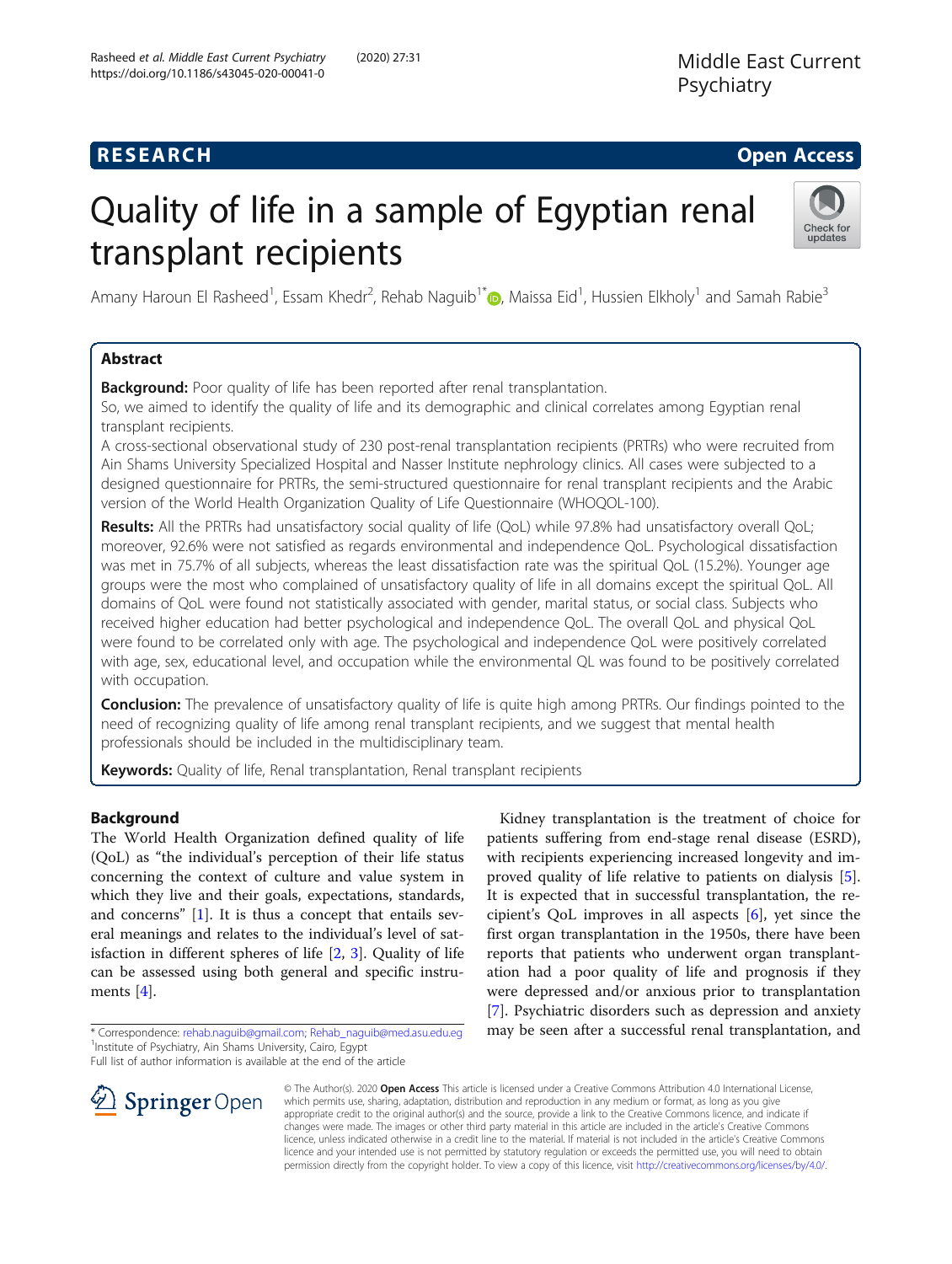its frequency is quite higher in renal transplantation patients in comparison to others [[8\]](#page-8-0).

Health-related quality of life (HRQOL) has become recognized as an important outcome measure in patients with organ transplantation. Successful renal transplantation provides a better patient outcome in terms of HRQOL. Evidence shows that HRQOL of renal transplant recipients improved significantly when compared with their HRQOL in the preoperative dialysis period [[9\]](#page-8-0). The improvement in HRQOL after renal transplantation may be attributable to many factors, such as effective functioning of renal graft, fewer medical complications, and lifestyle changes. On the other hand, there are several factors in renal transplant recipients which have a negative impact on HRQOL [[10](#page-8-0)]. This includes fear of rejection, the immune-suppressive therapy, and the shifts in family dynamics and the emotional difficulties from coping problems and readjustment into the society [\[11](#page-8-0), [12](#page-8-0)].

The psychological profile of kidney transplant recipients indicates higher levels of depression, anxiety, and an overall lower quality-of-life score relative to the greater population [\[13\]](#page-8-0). Furthermore, adult kidney transplant recipients score lower than the general population on health-related quality-of-life assessments in physical and emotional capacity, overall health, vitality, and social functioning [[14,](#page-8-0) [15](#page-8-0)].

# Rationale of the study

Despite the fact that PRTRs were estimated to have a better QoL after the operation, most studies done on that patient groups found that a low level of QoL was observed.

This research is a part of a series of research done to evaluate Egyptian renal transplant recipients in multiple aspects  $[16]$  $[16]$ .

This cross-sectional observational study aimed to identify the quality of life among renal transplant recipients and its psycho demographic and clinical correlates.

The study was approved by the ethical committee of Ain Shams University, and also approvals and ethical clearance were obtained from the authority of the two selected hospitals.

# Methods

### Subjects

The study was conducted at the nephrology clinic of Ain Shams University Specialized Hospital and Nasser Institute, where patients were followed up after undergoing surgery. Renal transplant recipients coming for follow up were recruited. The study sample was a stratified random sample. The sample size was calculated by statistician using Epi-Info program version 6 and the expected

prevalence accordingly is 18.4%. Therefore, the sample size was calculated to be 230 subjects.

### Methods

Cases were collected from the nephrology clinics of Nasser Institute on Saturdays and Wednesdays every week and from the nephrology clinics of Ain Shams University Specialized Hospital that were held from Saturday to Wednesday after obtaining relevant authority permission. There were no inclusion or exclusion criteria. A written consent was taken from the patients before they participated in the study, and confidentiality was ensured and explanation of nature of the research was done.

In a session of 3 h, all cases were subjected to the following:

- (1) A designed questionnaire: a simple questionnaire was designed including yes/no, multiple choice questions, and closed-ended questions based on the sheet of the Institute of Psychiatry, Ain Shams University, and it assess the domains of age, sex, occupation, education, social class, and marital status.
- (2) The semi-structured questionnaire for renal transplant recipients: a semi-structured questionnaire based on the Structured Interview for Renal Transplantation SIRT [\[17](#page-8-0)] to determine the medical condition of the PRTRs and the circumstances of surgery.
- (3) The Arabic version of the World Health Organization Quality of Life Questionnaire (WHOQOL-100):  $[18]$  $[18]$  it is a cross-cultural measurement tool to examine overall quality of life and general health perceptions. The Arabic translation was translated and validated by the Faculty of Medicine, Alexandria University.

# Statistical analysis

The results were analyzed using the statistical package for the social sciences [[19\]](#page-8-0). Qualitative data were described using frequency and percentage while quantitative data were described using mean and standard deviation. Continuous variables were compared using the Student's  $(t \text{ test})$  and chi-square to compare categorical variables. Pearson's (r) correlation was used for correlation of variables. A statistical level of significance was set at 0.05.

# Results

# Description of the study sample

The study investigated 230 patients: 165 (72%) males and 65 (28%) females; their mean age was  $37.3 \pm 7.6$ years. The majority belonged to low middle social class category. Most of them were married and received considerable education with 23% of the sample unemployed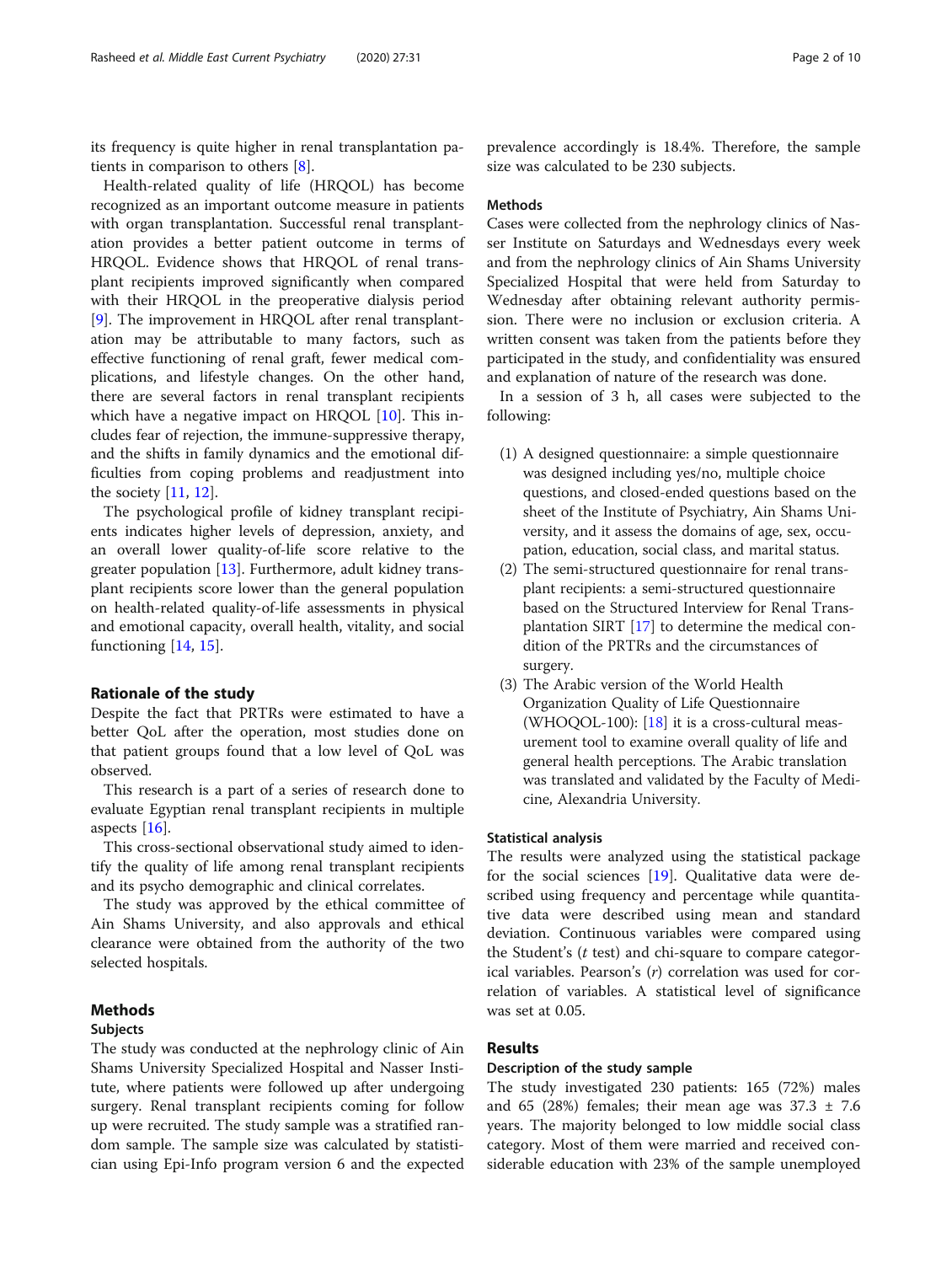and about 8% housewives. The length of hemodialysis therapy before renal transplantation ranged from 1 to 7 years. As regards the transplant, 30% received the renal graft from a relative donor, whereas 70% received it from non-relative donors. The time elapsed since the surgery was ranging from 3 to 18 months. In all cases, the operations were sponsored by the government or insurance.

# Quality of life among post-renal transplant recipients (PRTRs)

All the PRTRs had unsatisfactory social QoL while 97.8% had unsatisfactory overall QoL. Moreover, 92.6% were not satisfied as regards environmental and independence QoL. Psychological dissatisfaction was met in 75.7% of all subjects, whereas the least dissatisfaction rate was the spiritual QoL 15.2% (Fig. 1).

# Age

Younger age groups were the most who complained of unsatisfactory quality of life in all domains except the spiritual QoL. Patients from 40 to 50 years were the least dissatisfied in all domains except the spiritual one (Fig. [2\)](#page-3-0).

Table [4](#page-7-0) shows that there is a significant negative correlation between age of recipients with physical, psychological, independence, and overall domains of quality of life ( $P > 0.05$ ).

# Sex, marital status, and social class

All domains of QoL were found not statistically associated with gender, marital status, or social class (Table [1](#page-4-0)).

The correlation between the PRTRs and gender is displayed in Table [4.](#page-7-0) It indicates that sex was correlated only with the independence and psychological aspects of QoL.

# Education

Subjects who received higher education as bachelor or high institute and also those who received secondary school education had better psychological and independence QoL than the other types of educational level. Other domains of QoL as physical, social, and environmental showed no significant differences as regards types of education received.

There is significant positive correlation between psychological and independence, QoL with the education received by the recipients Table [4.](#page-7-0)

# **Occupation**

Table [2](#page-5-0) shows that the type of job has a significant relationship with QoL domains. The unsatisfactory physical QoL was more significantly encountered among the unemployed patients (96.2%) and least among the housewives (61%). Subjects who were unskilled laborers were the commonest who had unsatisfactory psychological QoL (84.4%).

The worse scores in the independence 0QoL were among those who were unemployed (85%). On the other hand, the least scores were encountered in housewives.

There is a significant correlation between the type of job with the independence and environmental QoL (Table [4\)](#page-7-0).

# Medical variables

Studying different medical variables in relation to QoL domains revealed non-significant relation between

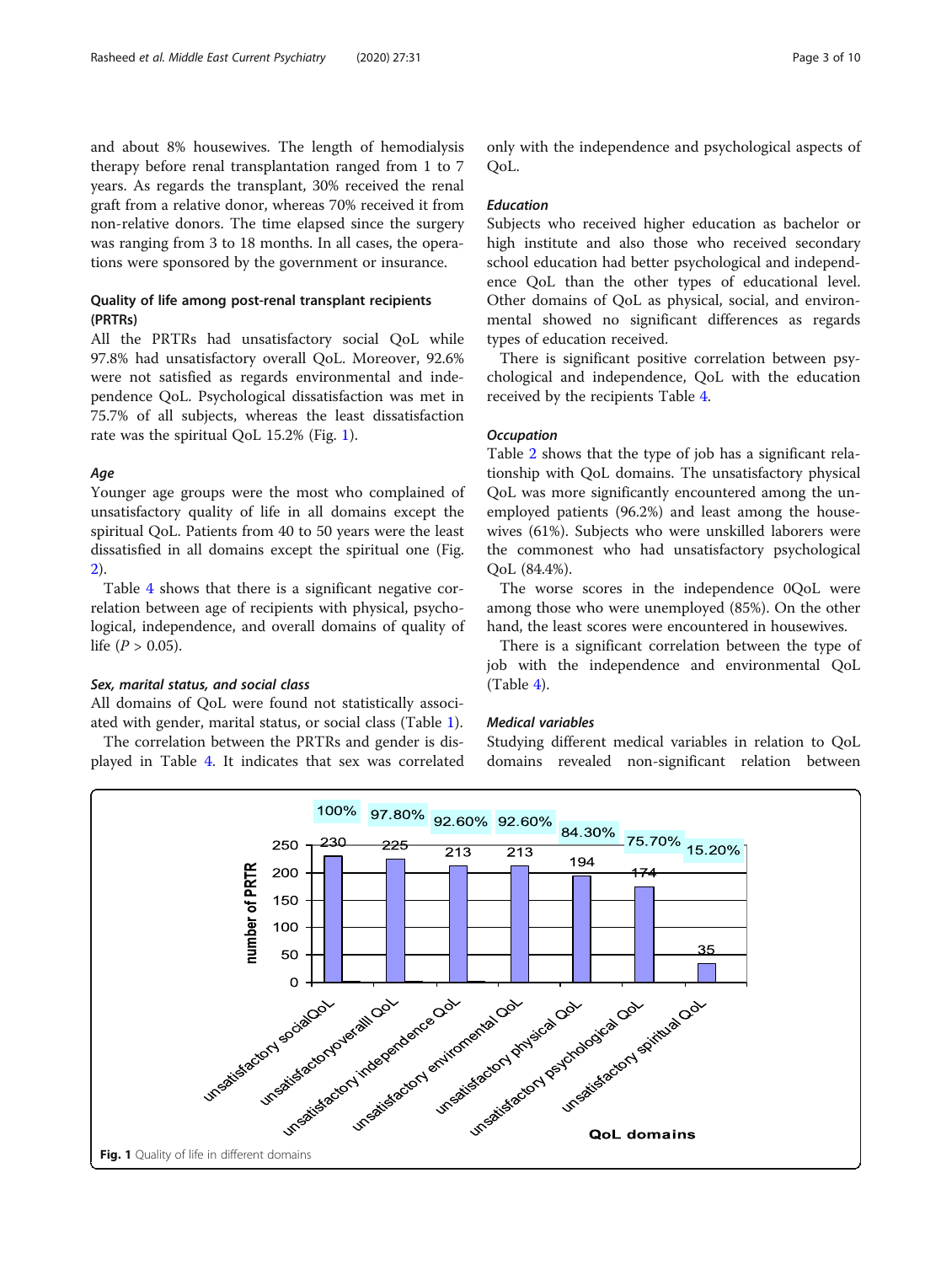<span id="page-3-0"></span>

duration of hemodialysis, medical comorbidity, side effects of received medication, time elapsed since the transplantation operation, or the type of donors with different domains of QoL (Table [3](#page-6-0)).

# Quality of life correlation with different variables

The overall QoL and physical QoL were found to be correlated only with age. Whereas psychological and independence QoL were correlated with age, sex, educational level, and occupation while the environmental QoL was found to be correlated with occupation (Table [4\)](#page-7-0).

# **Discussion**

Renal transplantation is the only effective treatment in end-stage renal disease, which provided better wellbeing but at the same time triggers numerous psychological implications [\[20](#page-8-0)–[22](#page-8-0)]. There is variation in the quality of life, coping, and psychiatric morbidity among renal transplant recipients [[12\]](#page-8-0).

QoL refers to the social, physical, and psychological domains of health, which influenced by the patient's perception of the culture and value system [[23\]](#page-9-0), and in relation to his goals and expectation [\[21](#page-8-0)].

Thus, evaluation of the QoL in PRTRs has been considered as an important way to determine the impact of transplantation operation on those patients [[24\]](#page-9-0).

This study was dedicated to exploring the quality of life and its correlates among Egyptian renal transplant recipients. The study revealed that PRTRs had unsatisfactory social QoL, and the majority had unsatisfactory overall, independence, environmental, physical, and psychological aspects of QoL. We are in contrast with previous investigators who reported better QoL after the operation in Bangladesh and India [\[12](#page-8-0), [25](#page-9-0)]. In another community [[26\]](#page-9-0), a study also reported improvement of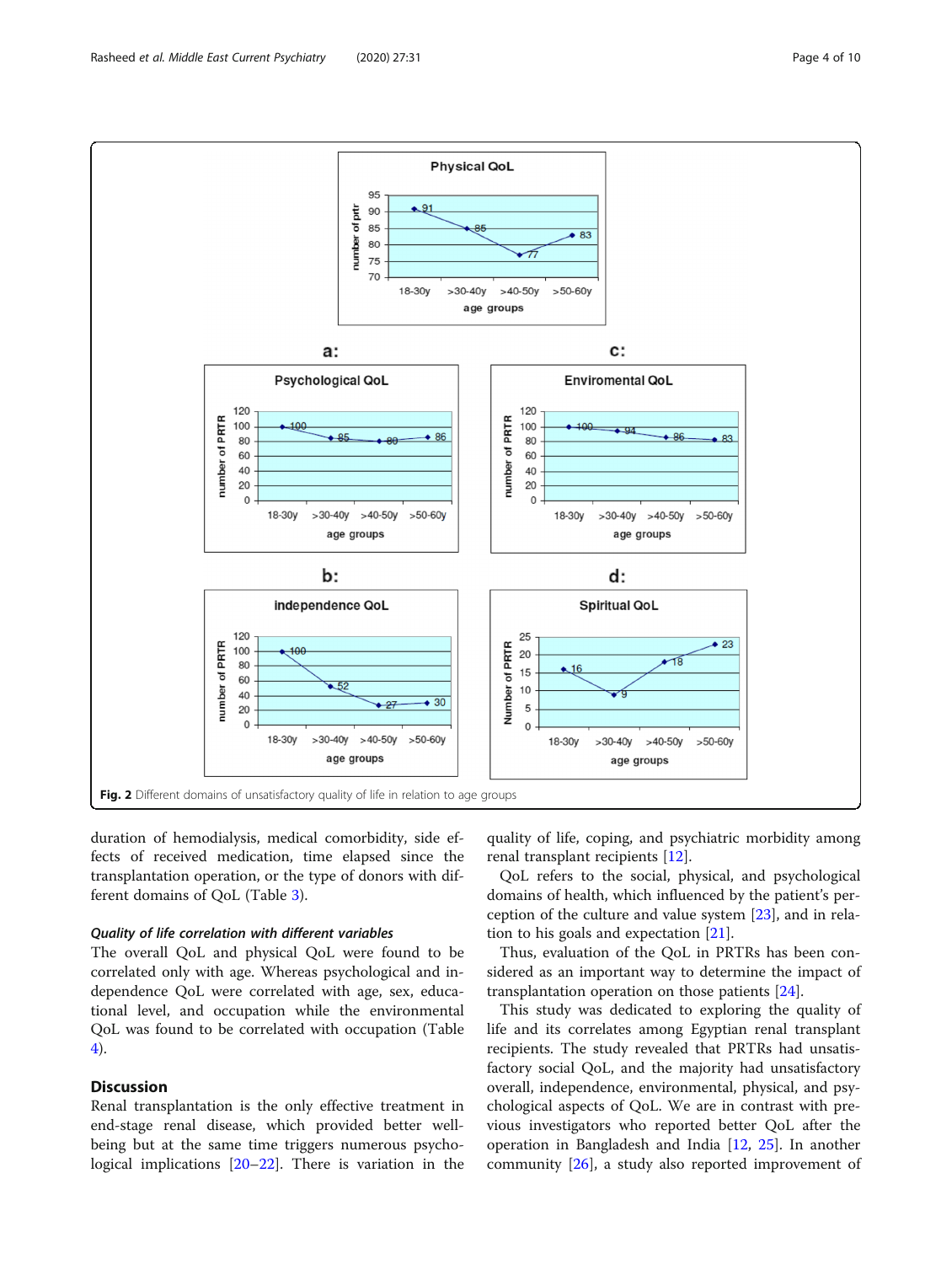# <span id="page-4-0"></span>Table 1 Quality of life among PRTRs in relation to sex, marital status, and social class

| WHOQoL-100    | Sex            |                      |                      |                         |                  | P      |
|---------------|----------------|----------------------|----------------------|-------------------------|------------------|--------|
|               |                | Males<br>$n = 165$   | Females<br>$n = 65$  |                         |                  |        |
| Physical      | Poor           | 131(79.3%)           | 63(96.9%)            |                         |                  | > 0.05 |
|               | Good           | 34(20.6%)            | 2(3%)                |                         |                  |        |
| Psychological | Poor           | 113(68.4%)           | 61(93.8%)            |                         |                  | > 0.05 |
|               | Good           | 48(29%)              | 4(6%)                |                         |                  |        |
| Social        | Poor           | 165(100%)            | 65(100%)             |                         |                  | > 0.05 |
|               | Good           | $O(0\%)$             | $O(0\%)$             |                         |                  |        |
| Independence  | Poor           | 87(52.7%)            | 43(66.1%)            |                         |                  | > 0.05 |
|               | Good           | 72(43.6%)            | 22(33.8%)            |                         |                  |        |
| Environmental | Poor           | 150(90.9%)           | 63(96.9%)            |                         |                  | > 0.05 |
|               | Good           | 15(9%)               | 2(3%)                |                         |                  |        |
| Spiritual     | Poor           | 26(15.7%)            | 9(13.8%)             |                         |                  | > 0.05 |
|               | Good           | 139(84.2%)           | 54(83%)              |                         |                  |        |
| Overall       | Poor           | 159(96.3%)           | 62(95.3%)            |                         |                  | > 0.05 |
|               | Good           | 6(3.6%)              | $3(4.6\%)$           |                         |                  |        |
| WHOQoL100     | Marital status |                      |                      |                         |                  | $\,P$  |
|               |                | Single<br>$n = 54$   | Married<br>$n = 168$ | Divorced<br>$n = 5$     | Widow<br>$n = 3$ |        |
| Physical      | Poor           | 49(90.7%)            | 142(84.5%)           | 2(40%)                  | 1(33.3%)         | > 0.05 |
|               | Good           | 5(9.3%)              | 26(15.5%)            | 3(60%)                  | 2(66.7%)         |        |
| Psychological | Poor           | 36(66.7%)            | 136(80.9%)           | 2(40%)                  | $O(0\%)$         | > 0.05 |
|               | Good           | 18(33.3%)            | 32(19.1%)            | 3(60%)                  | 3(100%)          |        |
| Social        | Poor           | 54(100%)             | 168(100%             | 5(100%)                 | 3(100%)          | > 0.05 |
|               | Good           | $O(0\%)$             | $O(0\%)$             | $O(0\%)$                | $O(0\%)$         |        |
| Independence  | Poor           | 38(70.3%)            | 91(54.2%)            | 2(40%)                  | $O(0\%)$         | > 0.05 |
|               | Good           | 16(29.7%)            | $9(5.8\%)$           | 3(60%)                  | $3(100\%)$       |        |
| Environmental | Poor           | 50(92.5%)            | 158(94%)             | 4(80%)                  | $1(33.3\%)$      | > 0.05 |
|               | Good           | 4(7.5%)              | 10(6%)               | 1(20%)                  | 2(66.7%)         |        |
| Spiritual     | Poor           | 10(18.5%)            | 25(14.8%)            | $O(0\%)$                | $O(0\%)$         | > 0.05 |
|               | Good           | 44(82.5%)            | 143(85.2%)           | 5(100%)                 | 3(100%)          |        |
| Overall       | Poor           | 51(94.4%)            | 166(98.8%)           | 4(80%)                  | 2(66.7%)         | > 0.05 |
|               | Good           | $3(5.6\%)$           | $2(1.2\%)$           | 1(20%)                  | $1(33.3\%)$      |        |
| WHOQoL100     | Social class   |                      |                      |                         |                  | $\,P$  |
|               |                | Very low<br>$n = 10$ | Low<br>$n = 110$     | Low middle<br>$n = 110$ |                  |        |
| Physical      | Poor           | 7(70%)               | 90(81.8%)            | 97(88.2%)               |                  | > 0.05 |
|               | Good           | 3(30%)               | 20(18.2%)            | 13(11.8%)               |                  |        |
| Psychological | Poor           | 3(30%)               | 83(75.55%)           | 88(80%)                 |                  | > 0.05 |
|               | Good           | 7(70%)               | 27(24.5%)            | 22(20%)                 |                  |        |
| Social        | Poor           | 10(100%)             | 110(100%)            | 110(100%)               |                  | > 0.05 |
|               | Good           | $O(0\%)$             | $0(0\%)$             | $O(0\%)$                |                  |        |
| Independence  | Poor           | 5(50%)               | 56(50.9%)            | 70(63.6%)               |                  | > 0.05 |
|               | Good           | 5(50%)               | 54(49.1%)            | 40(36.4%)               |                  |        |
| Environmental | Poor           | 8(80%)               | 101(91.8%)           | 104(94.5%)              |                  | > 0.05 |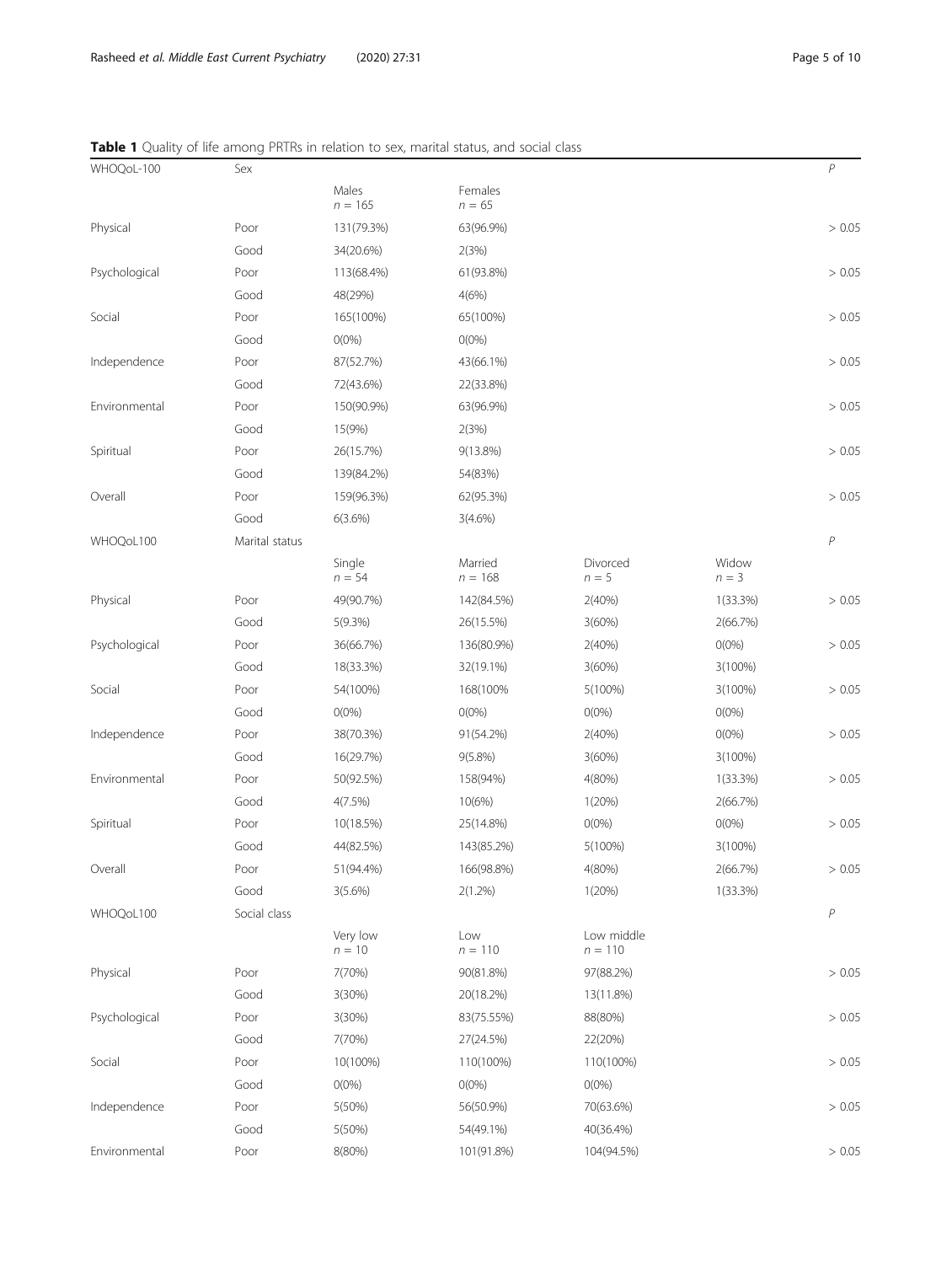|           | Good | 2(20%)    | $9(8.2\%)$  | $6(5.5\%)$ |        |
|-----------|------|-----------|-------------|------------|--------|
| Spiritual | Poor | $O(0\%)$  | $10(9.1\%)$ | 25(22.8%)  | > 0.05 |
|           | Good | 10(100%)  | 100(90.9%)  | 85(77.2%)  |        |
| Overall   | Poor | $9(90\%)$ | 106(96.3%)  | 108(98.2%) | > 0.05 |
|           | Good | $1(10\%)$ | 4(3.7%)     | 2(1.8%)    |        |

<span id="page-5-0"></span>Table 1 Quality of life among PRTRs in relation to sex, marital status, and social class (Continued)

QoL in all of his patients by using a multidimensional QoL scale (WHOQL Brief).

Our finding was in congruence with another study by Beard [[27](#page-9-0)] who reported that QoL is seriously affected by transplant operation, and another study by Johnson et al. [[28\]](#page-9-0) also highlighted that African American PRTRs achieve less improvement in QoL than Caucasian Americans.

| <b>Table 2</b> Quality of life among PRTRs in relation to educational level and occupation |  |  |  |  |
|--------------------------------------------------------------------------------------------|--|--|--|--|
|--------------------------------------------------------------------------------------------|--|--|--|--|

| WHOQoL100     | Education |                        |                       |                          |                               |                               |                         | $\mathcal P$ |
|---------------|-----------|------------------------|-----------------------|--------------------------|-------------------------------|-------------------------------|-------------------------|--------------|
|               |           | Uneducated<br>$n = 41$ | Primary<br>$n = 25$   | Preparatory<br>$n = 44$  | Secondary<br>$n = 54$         | 2 years institute<br>$n = 20$ | Bachelor<br>$n = 66$    |              |
| Physical      | Poor      | 40(97.6%)              | 22(88%)               | 37(84%)                  | 47(87%)                       | 17(95%)                       | 31(67.3%)               | > 0.05       |
|               | Good      | 1(2.4%)                | 3(12%)                | 7(16%)                   | 3(13%)                        | 3(5%)                         | 15(33.7%)               |              |
| Psychological | Poor      | 40(97.6%               | 19(76%)               | 41(93.1%)                | 31(57.4%)                     | 14(70%)                       | 29(63%)                 | < 0.05       |
|               | Good      | $1(2.4\%)$             | 6(24%)                | $3(6.9\%)$               | 19(42.5%)                     | 6(30%)                        | 17(37%)                 |              |
| Social        | Poor      | 41(100%                | 25(100%)              | 44(100%)                 | 54(100%)                      | 20(100%)                      | 46(100%)                | > 0.05       |
|               | Good      | $O(0\%)$               | $O(0\%)$              | $O(0\%)$                 | $0(0\%)$                      | $O(0\%)$                      | $O(0\%)$                |              |
| Independence  | Poor      | 23(56%)                | 16(64%)               | 25(56.8%)                | 30(55.5%)                     | 11(55%)                       | 26(56.5%)               | < 0.05       |
|               | Good      | 18(44%)                | 9(36%)                | 19(43.2%)                | 24(44.5%)                     | 9(45%)                        | 20(43.5%)               |              |
| Environmental | Poor      | 39(95%)                | 23(92%)               | 37(84%)                  | 51(94.4%)                     | 20(100%)                      | 43(93.4%)               | > 0.05       |
|               | Good      | 2(5%)                  | 2(8%)                 | 7(16%)                   | $3(5.6\%)$                    | $\mathsf{O}\xspace$           | 3(6.6%)                 |              |
| Spiritual     | Poor      | 10(24.3%)              | 4(16%)                | 5(11.3%)                 | 8(14.8%)                      | 3(15%)                        | $5(10.8\%)$             | > 0.05       |
|               | Good      | 31(75.6%)              | 21(84%)               | 29(88.7%)                | 44(85.2%)                     | 17(85%)                       | 41(89.2%)               |              |
| Overall       | Poor      | 31(75.6%)              | 24(96%)               | 43(97.7%)                | 52(96.2%)                     | 19(96%)                       | 45(97.8%)               | > 0.05       |
|               | Good      | 10(24.3%)              | 1(4%)                 | 1(2.3%)                  | $2(3.8\%)$                    | 1(4% )                        | $1(2.2\%)$              |              |
| <b>WHO</b>    |           | Occupational levels    |                       |                          |                               |                               |                         | P            |
| QoL<br>100    |           | Unemployed<br>$n = 53$ | Unskilled<br>$n = 58$ | Semi-skilled<br>$n = 26$ | Semi-professional<br>$n = 50$ | Professional<br>$n = 25$      | House wives<br>$n = 18$ |              |
| Physical      | Poor      | 51(96.2%               | 49(84.4%)             | 23(88.4%)                | 43(86%)                       | 17(68%)                       | 11(61%)                 | < 0.01       |
|               | Good      | $2(3.8\%)$             | $9(15.6\%)$           | 3(11.6%)                 | 7(14%)                        | 8(32%)                        | 7(39%)                  |              |
| Psychological | Poor      | 41(77.3%               | 49(84.4%)             | 19(73%)                  | 41(82%)                       | 13(52%)                       | 11(61%)                 | < 0.01       |
|               | Good      | 12(32.3%)              | $9(15.6\%)$           | 7(27%)                   | 9(18%)                        | 12(48%)                       | 7(39%)                  |              |
| Social        | Poor      | 53(100%)               | 58(100%)              | 26(100%)                 | 50(100%)                      | 25(100%)                      | 18(100%)                | < 0.05       |
|               | Good      | $O(0\%)$               | $O(0\%)$              | $O(0\%)$                 | $O(0\%)$                      | $O(0\%)$                      | $O(0\%)$                |              |
| Independence  | Poor      | 45(85%)                | 31(53.4%)             | 8(30.7%)                 | 31(62%)                       | 12(48%)                       | 4(22.2%)                | < 0.01       |
|               | Good      | 8(15%)                 | 27(46.6%)             | 18(69.3%)                | 19(38%)                       | 13(52%)                       | 14(77.8%)               |              |
| Environmental | Poor      | 49(92.4%)              | 55(94.8%)             | 25(96.1%)                | 44(88%)                       | 23(92%)                       | 17(94.4%)               | < 0.01       |
|               | Good      | 4(7.6%)                | 3(5.2%)               | $1(3.9\%)$               | 6(12%)                        | 2(8%)                         | $1(5.6\%)$              |              |
| Spiritual     | Poor      | 10(18.8%)              | $4(6.8\%)$            | 7(27%)                   | 10(20%)                       | 2(8%)                         | $2(11.1\%)$             | < 0.01       |
|               | Good      | 43(81.2%)              | 54(93.2%)             | 19(73%)                  | 40(80%)                       | 23(92%)                       | 16(88.9%)               |              |
| Overall       | Poor      | 51(96.2%)              | 57(98.2%)             | 25(96.1%)                | 49(98%)                       | 24(96%)                       | 17(94.4%)               | > 0.05       |
|               | Good      | $2(3.8\%)$             | $1(1.8\%)$            | $1(3.9\%)$               | 1(2%)                         | 1(4% )                        | 6(5.6%)                 |              |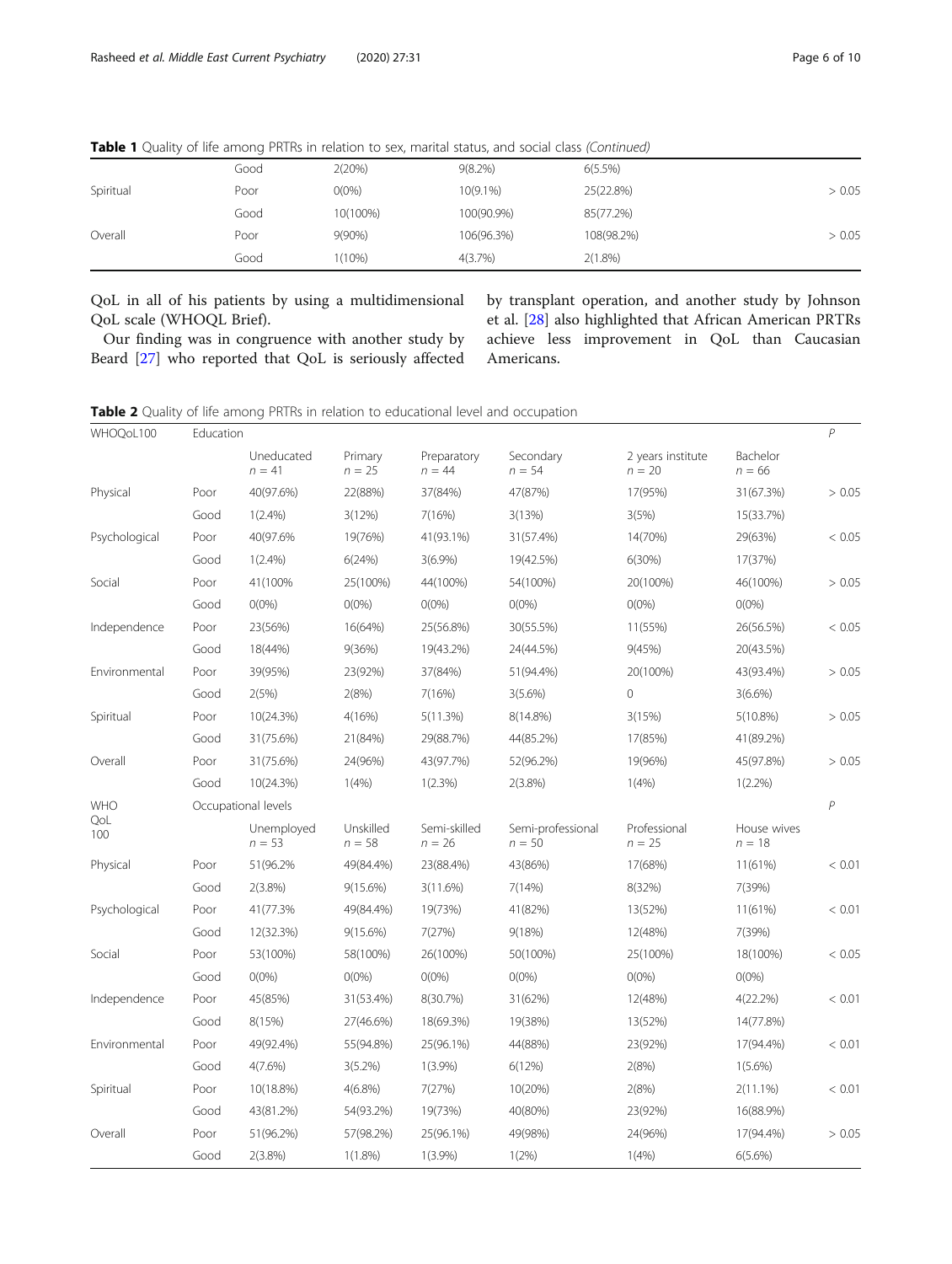<span id="page-6-0"></span>

| Items                   |                 | Physical             |                | Psychological |                         | Social              |          | Independence |                     | Environmental                           |          | Spiritual            |            | Overall    |             |
|-------------------------|-----------------|----------------------|----------------|---------------|-------------------------|---------------------|----------|--------------|---------------------|-----------------------------------------|----------|----------------------|------------|------------|-------------|
|                         |                 | Poor                 | Good           | Poor          | Good                    | Poor                | Good     | Poor         | Good                | Poor                                    | Good     | Poor                 | Good       | Poor       | Good        |
| Durationof hemodialysis | $< 1$ year      | 89(89%)              | S)<br>11(11)   | 80(80%)       | 20(20%)                 | 100(100%)           | 0(0%)    | 56(56%)      | 44(44%)             | 92(92%)                                 | 8(8%)    | 12(12%)              | 88(88%)    | 99(99%)    | 1(1%)       |
|                         | $1-4$ years     | 90(84.1%)            | 17(15.9)       | 87(81.3%)     |                         | 20(18.7%) 107(100%) | $O(0\%)$ | 67(62.6%)    |                     | 40(37.4%) 104(97.1%)                    | 3(2.9%)  | 23(21.4%)            | 84(78.6%)  | 104(97.1%) | 3(2.9%)     |
|                         | 4-7 years       | 15(62.2%)            | 8(37.8)        | 7(30.5%)      | 16(69.5%)               | 23(100%)            | O(O%)    | 8(37.8%)     | 15(62.2%) 17(73.9%) |                                         | 6(16.1%) | O(0%)                | 23(100%)   | 20(86.9%)  | $3(13.1\%)$ |
|                         | P value         | $> 0.05$             |                | > 0.05        |                         | $> 0.05$            |          | $> 0.05$     |                     | $> 0.05$                                |          | > 0.05               |            | > 0.05     |             |
| Medical disorders       | Present         | 78(89.9%)            | F<br>0101      | 62(74%)       | 25(26%)                 | 87(100%)            | O(0%)    | 43(49.5%)    | 44(50.5%)           | 80(92%)                                 | 7(8%)    | 13(14.8%)            | 74(85.2%)  | 80(92%)    | 7(8%)       |
|                         | Absent          | 116(80.9%) 27(19.1%) |                | 12(78.5%)     | $31(21.5%)$ $143(1005)$ |                     | O(96)    | 88(61.5%)    | 55(38.5%)           | 133(93.1%)                              | 10(6.9%) | 22(15%)              | 121(85%)   | 143(100%)  | O(0%)       |
|                         | P value         | $> 0.05$             |                | $>0.05$       |                         | $> 0.05$            |          | $>0.05$      |                     | $> 0.05$                                |          | $> 0.05$             |            | $>0.05$    |             |
| Side effects of drugs   | Present         | 118(84.2%) 22(15     | 8%)            | 91 (65%)      | 49(35%)                 | 140(100%)           | O(O%)    |              |                     | 74(52.6%) 66(47.4%) 139(99.3%) 1 (0.7%) |          | 15(12.2%)            | 123(87.8%) | 138(97.6%) | 2(1.4%)     |
|                         | Absent          | 76(84.4%)            | 696<br>14(15   | 83(92.2%)     | 7(7.8%)                 | 90(100%)            | O(0%)    | 57(63.3%)    | 33(36.7%)           | 84(93.4%)                               | 6(6.6%)  | 20(22.3%)            | 70(77.7%)  | 85(94.4%)  | 5(5.6%)     |
|                         | P value         | $> 0.05$             |                | $>0.05$       |                         | $>0.05$             |          | $>0.05$      |                     | $> 0.05$                                |          | $>0.05$              |            | > 0.05     |             |
| Time since renal        | $< 1$ year      | 34(82.9%)            | 7(8.1%)        | 25(56%)       | 16(44%)                 | 41(100%)            | O(0%)    |              | 22(53.6%) 19(46.4%) | 40(98.2%)                               | 1(1.8%)  | 2(4.9%)              | 39(95.1%)  | 40(98.2%)  | 1(1.8%)     |
| transplantation         | 1-4 years       | 77(81.8%)            | 27(18.2%)      | 87(92.3%)     | 7(7.7%)                 | 94(100%)            | O(096)   | 59(62.1%)    | 35(37.9%)           | 91 (96.5%)                              | 3(3.5%)  | 20(11.2%)            | 74(78.8%)  | 91(96.5%)  | 3(3.5%)     |
|                         | 4-8 years       | 60(87.4%)            | .6%)<br>11(12) | 42(70.2%)     | 29(29.8%)               | 7(100%)             | O(0%)    | 47(77.2%)    | 24(22.8%)           | 62(90.2%)                               | 9(9.8%)  | 11(12.6%)            | 60(87.4%)  | 70(98.6%)  | 1(1.4%)     |
|                         | 8-17 years      | 23(92%)              | (8%)           | 20(85.4%)     | 4(4.6%)                 | 24(100%)            | O(0%)    | 3(12.4%)     | 21(87.6%)           | 20(85.4%)                               | 4(4.6%)  | 2(10.1%)             | 22(89.8%)  | 22(89.8%)  | 2(10.1%)    |
|                         | P value         | $> 0.05$             |                | $>0.05$       |                         | $> 0.05$            |          | > 0.05       |                     | $>0.05$                                 |          | $> 0.05$             |            | $>0.05$    |             |
| Type of donors          | Relative        | 60(84.5%)            | .5%)<br>11(15  | 61(85.9%)     | 10(14.1%)               | 71(100%)            | O(096)   | 48(67.6%)    | 23(32.4%)           | 67 (94.3%)                              | 4(5.7%)  | 10(14.1%)            | 61(85.98)  | 69(97.1%)  | 2(2.9%)     |
|                         | elative<br>Non- | 134(84.2%) 25(15     | $(8\%)$        | 113(71%)      | 46(29%)                 | 159(100%)           | O(O%)    | 73(45.9%)    |                     | 86(54.1%) 146(91.8%)                    | 13(8.2%) | 25(22.1%) 124(77.9%) |            | 154(96.8%) | 5(3.2%)     |
|                         | P value         | $> 0.05$             |                | $>0.05$       |                         | $> 0.05$            |          | $> 0.05$     |                     | $> 0.05$                                |          | $> 0.05$             |            | $>0.05$    |             |

Table 3 Quality of life among PRTRs in relation to clinical data Table 3 Quality of life among PRTRs in relation to clinical data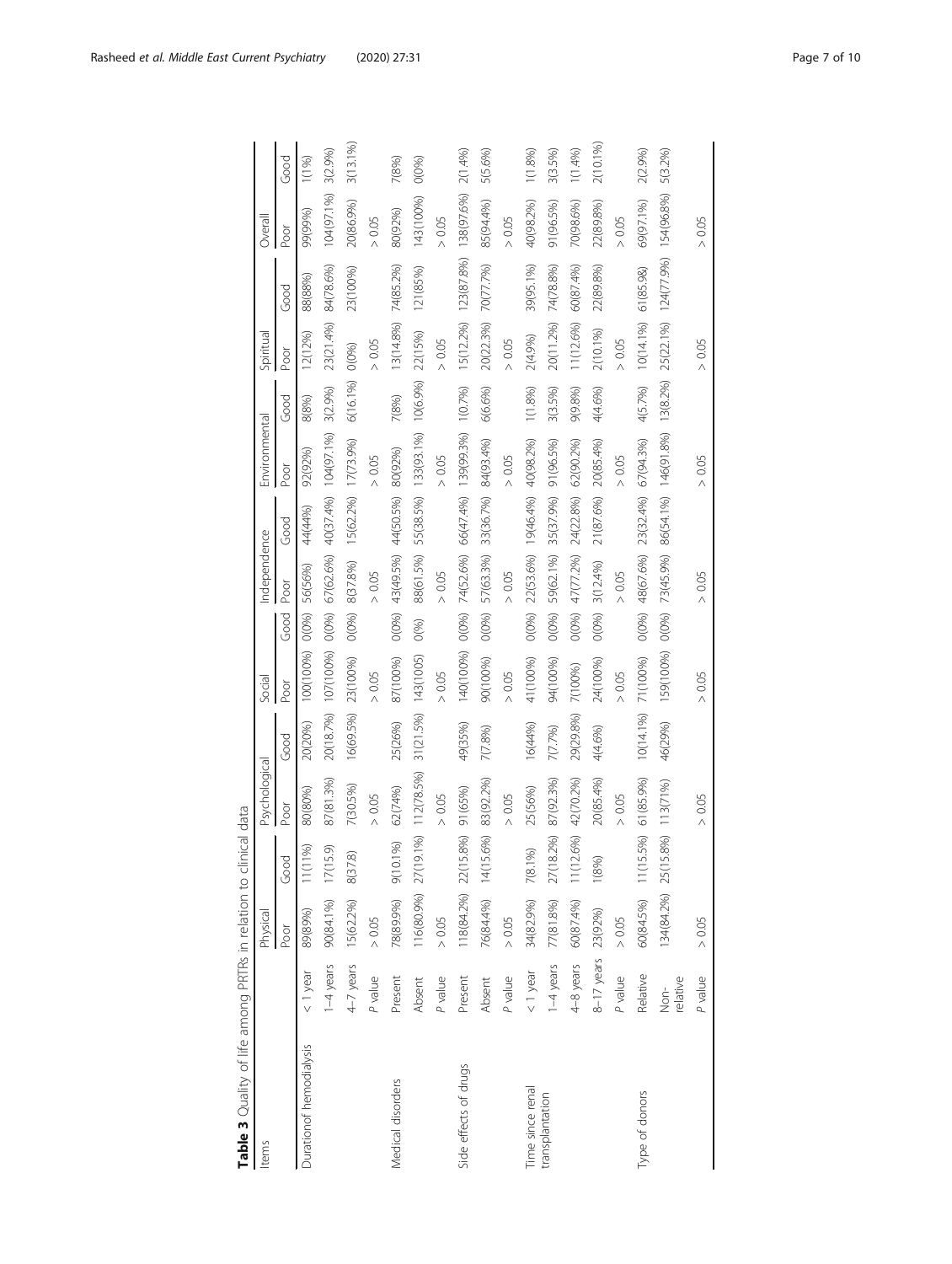<span id="page-7-0"></span>Table 4 Correlation between quality of life domains with sociodemographic and some clinical variables

| Items               | Age  |                     | Sex                    |               | Educational<br>level          |        |     | Occupation Social class |      |                     | Duration of<br>hemodialysis |        | Time since renal<br>transplantation |        |
|---------------------|------|---------------------|------------------------|---------------|-------------------------------|--------|-----|-------------------------|------|---------------------|-----------------------------|--------|-------------------------------------|--------|
|                     |      | Р                   |                        | Ρ             |                               | P      |     | $\mathcal{P}$           |      | P                   |                             | Р      |                                     | P      |
| Physical QoL        | 0.29 | < 0.05              | 0.16                   | $> 0.05$ 0.16 |                               | > 0.05 |     | > 0.05                  | 0.04 |                     | $> 0.05 - 0.14$             | > 0.05 | 0.40                                | > 0.05 |
| Psychological QoL   | 0.30 | $< 0.05 - 0.5$      |                        | < 0.01        | $-0.5$                        | < 0.01 |     | 1.4 > 0.05              | 0.11 |                     | $> 0.05 - 0.02$             | > 0.05 | $-0.12$                             | > 0.05 |
| Social OoL          |      | $-0.15$ > 0.05 0.17 |                        | $> 0.05$ 0.17 |                               | > 0.05 | 1.3 | > 0.05                  |      | $-0.06$ > 0.05 0.06 |                             | > 0.05 | 0.16                                | > 0.05 |
| Interdependence Ool | 0.29 | $< 0.05$ 0.26       |                        | $< 0.05$ 0.26 |                               | < 0.05 | 3.6 | < 0.05                  | 0.10 | $> 0.05$ 0.21       |                             | > 0.05 | 0.11                                | > 0.05 |
| Environmental OoL   | 0.12 | $> 0.05$ 0.10       |                        | $> 0.05$ 0.10 |                               | > 0.05 | 2.9 | < 0.05                  | 0.10 | $> 0.05$ 0.10       |                             | > 0.05 | 0.11                                | > 0.05 |
| Spiritual QoL       | 0.15 |                     | $> 0.05 - 0.19 > 0.05$ |               | $-0.19$                       | > 0.05 | l.6 | > 0.05                  | 0.13 | $> 0.05$ 0.12       |                             | > 0.05 | 0.17                                | > 0.05 |
| Overall OoL         | 0.34 |                     |                        |               | $< 0.05 - 0.14 > 0.05 - 0.14$ | > 0.05 |     | $1.9$ > 0.05 0.13       |      | $> 0.05$ 0.22       |                             | > 0.05 | 0.21                                | > 0.05 |

The life after kidney transplantation is a life with uncertainty [\[12](#page-8-0)]. There is unrealistic expectation which lowered the perception of the transplant receipts of their quality of life and made them less satisfied with the outcome. Moreover, the transplant recipients have to cope with fear of death, fear from graft's rejection, and fear from non-return to work. Thus, they suffer from damage to their self-esteem in that their relationships with significant people are reduced to hostile and/or dependent attachments [[29](#page-9-0)].

Another factor contributed to the poor quality of life is the need of receiving immunosuppressive medication with adverse side effects [[22\]](#page-8-0).

# Sociodemographic variables

Long-term QoL in recipients depends on many factors include the subject's age, education received, marital condition, living situation, and employment  $[6]$  $[6]$ .

# Age

In our study, age was negatively correlated with QoL, the younger age group had unsatisfactory QoL in all domains except the spiritual one. They had more worry regarding the future graft, their life is never anxiety-free, and their continuous concern about body functions triggers an intense fear which impacts their QoL [[22,](#page-8-0) [30\]](#page-9-0).

There is variation in the relation between age and QoL in the PRTRs, while Shah et al. 2006 [\[31\]](#page-9-0) have reported that QoL in PRTRs was not correlated with age, and other study in Thai society found that the older recipients had unsatisfactory QoL due to their inability to carry out various activities [[32](#page-9-0)]. The differences in this data may be related to the trans-cultural differences or the tools used.

# Gender

It was found that gender was not related to QoL. Our findings yielded support to previous data reported by several researches  $[20, 32-34]$  $[20, 32-34]$  $[20, 32-34]$  $[20, 32-34]$  $[20, 32-34]$  $[20, 32-34]$ . It is contrary to that of Johnson who reported poor QoL among men [\[28\]](#page-9-0).

# Marital status

There was no relationship between QoL and marital status. This may reflect that care giving in Egyptian families may be carried out via the extended families. The same findings were found in Indian community [\[35](#page-9-0)].

# Level of education

We found positive correlation of satisfactory QoL with the years of education received. This may be due to the impact of learning on development of coping strategies.

Tennen and Affleck [[36](#page-9-0)] stated that low education and the perception of medical care as being a substantial economic burden predict poor coping and independence and poorer functional status; moreover, Eryilmaz et al. [[37\]](#page-9-0) found that lower education is considered as negatively effective factor on the QoL of PRTRs.

# Employment

The unsatisfactory QoL was found more among the unemployed and unskilled laborers with significant correlation with independence and environmental domains of QoL.

# Medical data

Despite that different publications [[4,](#page-8-0) [30](#page-9-0)] have proved that medical comorbidity, side effects of immune suppressant drugs, duration of hemodialysis prior to the operation or time elapsed since the surgery, and type of donors may affect the recipients QoL, yet we did not find such relation in our PRTRs. The difference may be related to different sample or tools used.

# QoL domains

In concordance with previous study, we proved that physical QoL was correlated significantly with age [\[38](#page-9-0)]. The psychological and independence QoL were correlated with age, sex, education level, and occupation. These findings may point that those patients may feel less positive about themselves.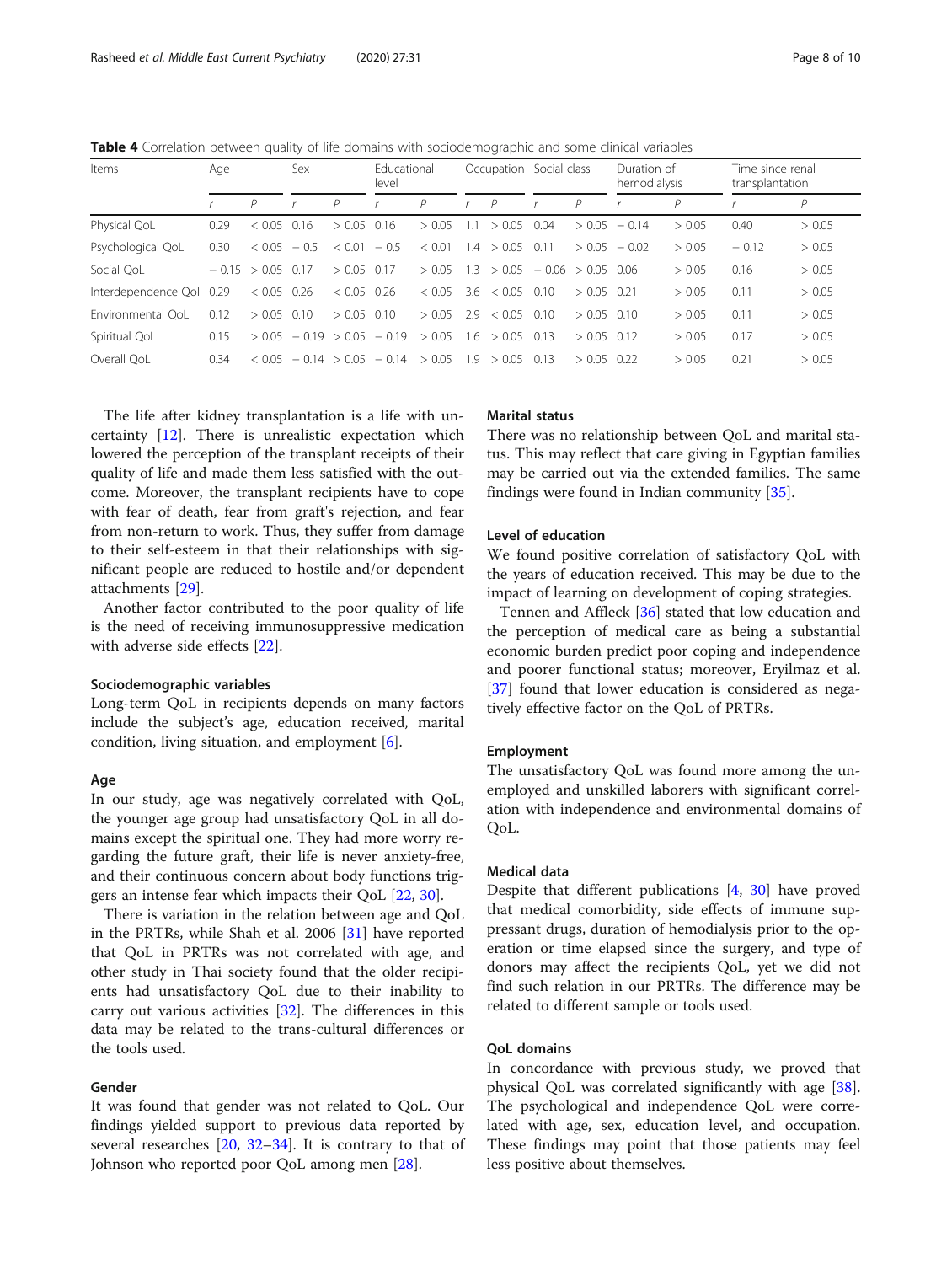# <span id="page-8-0"></span>Conclusion

Despite that renal transplantation is the only potentially curative treatment for end-stage renal failure; it was found that quality of life become poorer after renal transplantation in almost all domains.

We highlighted some associated sociodemographic and clinical factors; thus, our findings pointed to the need of recognizing quality of life and its psychosocial correlates among renal transplant recipients.

Accordingly, the multidisciplinary team should integrate mental health professionals to encourage the patients for better coping.

# Strength and limitation

The strength of this study is attributed to being one of the few studies in Egypt addressing the QoL after renal transplant operation; however, it is limited by the crosssectional design and the limited recruitment from only two governmental hospitals which limit the generalizability of the obtained data.

We did not highlight the risk factors, and we also did not explore some variables as past psychiatric history, coping strategies, and perceived social support. These points should be taken into consideration in future research.

#### Abbreviations

ESRD: End-stage renal disease; HRQOL: Health-related quality of life; PRTRs: Post-renal transplantation recipients; QoL: Quality of Life; WHOQOL-100: The World Health Organization Quality of Life Questionnaire

#### Acknowledgements

This study could not be completed without the support of Prof. Naglaa ElMahalawy, Professor of Psychiatry, Ain Shams University. We also thank Prof. AfafHamed Khalil Professor of Psychiatry, Ain Shams University for her support.

#### Authors' contributions

A.H. and E.K.: supervision and revision of data. H.E. and M.E.: design of the work and data analysis. S.R.: patients interviewing, data collection. R.N.: interpretation of data. All authors have read and approved the manuscript.

#### Funding

No funds.

# Availability of data and materials

Data is available

# Ethics approval and consent to participate

The research was approved by the ethical committee of Ain Shams University with reference number FWA 00006444. Also, detailed written consent was obtained from all subjects, and all of them had the right to withdraw anytime during the research without affection of their treatment or the given service.

#### Consent for publication

Done

# Competing interests

The authors declare that they have no competing interests.

### Author details

<sup>1</sup> Institute of Psychiatry, Ain Shams University, Cairo, Egypt. <sup>2</sup>Faculty of Medicine, Renal Department, Ain Shams University, Cairo, Egypt. <sup>3</sup>Misr University of Science and Technology, Cairo, Egypt.

Received: 11 June 2020 Accepted: 18 June 2020 Published online: 11 August 2020

#### References

- 1. Fleck MPA, Louzada S, Xavier M, Chachamovich E, Vieira G, Santos L, Pinzon V (2000) Aplicação da versãoemportuguês do instrumentoabreviado de avaliação de qualidade de Vida — WHOQOL-bref 2000. Rev SaúdePública 34:178–183
- 2. Minayo MCS, Hartz ZMA, Buss PM (2000) Qualidade de vidaemsaúde: um debate necessário 2000. CiêncSaúdeColetiva 5:7–18
- 3. Roncada C, Mattiello R, Pitrez PM, Sarria EE (2013) Specific instruments to assess quality of life in children and adolescents with asthma. J Pediatr 89(3):217–225
- 4. Bittencourt Z, de Camargo Z, Filhoa G, Mazzalia M and dos Santosb (2004) Quality of life in renal transplant patients: impact of a functioning graft. Rev Saude Publica. 38(5):732–734 [https://doi.org/10.1590/s0034-](https://doi.org/10.1590/s0034-89102004000500018) [89102004000500018.](https://doi.org/10.1590/s0034-89102004000500018) Epub 18 Oct 2004
- 5. White C, Gallagher P (2010) Effect of patient coping preferences on quality of life following renal transplantation. J Adv Nurs 66(11):2550–2559
- 6. Neipp M, Karavul B, Jackobs S (2006) Meyer zuVilsendorf A, Richter N, Becker T, et al. Quality of life in adult transplant recipients more than 15 years after kidney transplantation. Transplantation 81:1640e4
- 7. Illescas-Rico R, Amaya-Ayala F, Jimenez-Lopez JL, Caballero-Mendez ME, Gonzalez-Llaven J (2002) Increased incidence of anxiety and depression during bone marrow transplantation. Arch Med Res 33(2):144–147
- 8. Arapaslan B, Soykan A, Soykan C, Kumbasar H (2004 Jun) Cross-sectional assessment of psychiatric disorders in renal transplantation patients in Turkey: a preliminary study. Transplant Proc 36(5):1419–1421
- 9. Liu HX, Lin J, Lin XH, Wallace L, Teng S, Sp Z, Hao YF (2015) Quality of sleep and health-related quality of life in renal transplant recipients. Int J ClinExp Med 8(9):16191–16198
- 10. Cameron JI, Whiteside C, Katz J, Devins GM (2000) Differences in quality of life across renal replacement therapies: a meta-analytic comparison. Am J Kidney Dis 35:629–637
- 11. Morris PJ (2001) Kidney transplantation: principles and practice. Philadelphia: W.B. Saunders Company
- 12. Das RC, Srivastava K, Tudu J, Hooda AK (2014) Crosssectional study of quality of life after renal transplant in end stage renal disease. Ind Psychiatry J 23(1):40–43
- 13. De Pasquale C, Pistorio ML, Veroux P, Giuffrida G, Sinagra N, Ekser B, Veroux M (2011) Quality of life in kidney transplantation from marginal donors. Transplant Proc 43(4):1045–1047. [https://doi.org/10.1016/j.transproceed.2011.](https://doi.org/10.1016/j.transproceed.2011.01.156) [01.156](https://doi.org/10.1016/j.transproceed.2011.01.156)
- 14. Aaseboe W, Homb-Vesteraas N, Hartmann A, Stavem K (2009) Life situation and quality of life in young adult kidney transplant recipients. Nephrol Dial Transplant 24(1):304–308
- 15. WHO. Bibliography on Transplantation & Ethics. WHO publications, Geneva, Switzerland. 27 August 2004; Version 2.0.
- 16. El Mahalawy N, Hatata HA, El Meguid MA, Moneim DA, El Din MH, Rabei SH (2017) Correlates of psychiatric morbidity in Egyptian renal transplant recipients. Middle East Curr Psychiatry 24:85–92
- 17. Mori DL, Gallacher P, Milne J. Structured interview for renal transplantation SIRT. Psychosomatics 41:5 September October 2000.
- 18. WHOQOL Group. Field Trial WHOQOL-100 facet definitions and questions. Geneva: WHO (MNH/PSF/95.1.B), 1995.
- 19. Inc SPSS (2003) SPSS statistics for windows. SPSS Inc., Chicago, IL
- 20. Jofrè R, López-Gómez JM, Moreno F, Sanz-Guajardo D, Valderrábano F (1998) Changes in quality of life after renal transplantation. Am J Kidney Dis 32:93–100
- 21. Jana AK, Sircar D, Waikhom R, Praharaj SK, Pandey R, RayChaudhury A, Dasgupta S (2014 Sep-Oct) Depression and anxiety as potential correlates of post-transplantation renal function and quality of life. Indian J Nephrol. 24(5):286–290
- 22. Naqvi R (2015) Evaluation of psychiatric issues in renal transplant setting. Indian J Nephrol 25(6):321–325